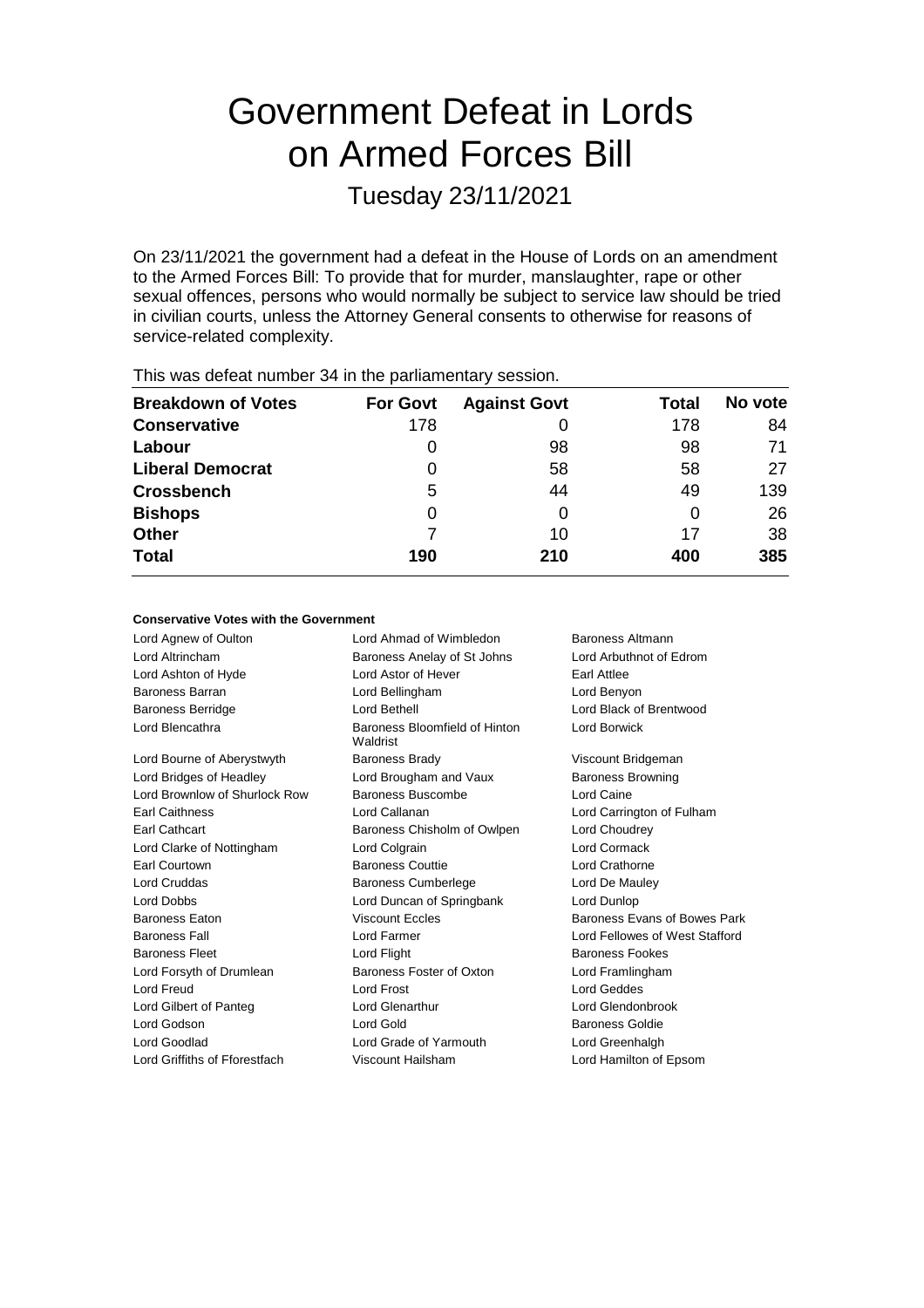Lord Haselhurst Lord Hayward Lord Henley Lord Herbert of South Downs Lord Hodgson of Astley Abbotts Baroness Hodgson of Abinger Lord Holmes of Richmond Lord Horam Lord Howard of Lympne Earl Howe **Lord Howell of Guildford Lord Hunt of Wirral** Lord James of Blackheath Baroness Jenkin of Kennington Lord Jopling Lord Kamall Lord Kirkham Lord Kirkhope of Harrogate Lord Lamont of Lerwick Lord Lancaster of Kimbolton Lord Lansley Earl Leicester Lord Leigh of Hurley Lord Lexden Lord Lilley Earl Lindsay Lord Lingfield Lord Livingston of Parkhead Lord Lord Lucas Lord Mackay of Clashfern Lord Mancroft Baroness Manzoor Lord McColl of Dulwich Lord McInnes of Kilwinning Baroness McIntosh of Pickering Lord McLoughlin Baroness Meyer **Baroness Mobarik Communist Communist Communist Communist Communist Communist Communist Communist Communist Communist Communist Communist Communist Communist Communist Communist Communist Communist Communist** Baroness Morris of Bolton **Baroness Morrissey Lord Moylan** Lord Moynihan Lord Naseby Lord Nash Baroness Neville-Jones **Baroness Neville-Rolfe** Baroness Noakes Lord Norton of Louth Lord O'Shaughnessy Lord Offord of Garvel Lord Parkinson of Whitley Bay Lord Patten of Barnes Lord Pickles Baroness Pidding The Lord Polak Cord Polak Lord Polak Lord Polak Lord Polak Lord Polak Lord Polak Lord Polak Lord Polak Lord Polak Lord Polak Lord Polak Lord Polak Lord Polak Lord Polak Lord Polak Lord Polak Lord Polak Lor Lord Porter of Spalding Lord Price Lord Reay **Baroness Redfern** Viscount Ridley Lord Risby **Lord Robathan** Baroness Rock **Communist Lord Robathan** Baroness Sanderson of Welton Lord Sandhurst Lord Sarfraz Lord Sassoon **Baroness Sater** Baroness Scott of Bybrook Baroness Seccombe Lord Selkirk of Douglas Lord Sharpe of Epsom Lord Sheikh **Baroness Shephard of Northwold** Lord Sherbourne of Didsbury Lord Shinkwin Lord Smith of Hindhead Lord Spencer of Alresford Baroness Stedman-Scott Lord Sterling of Plaistow Lord Stewart of Dirleton Baroness Stowell of Beeston Lord Strathclyde **Baroness Suggests** Baroness Sugg Lord Suri Lord Swinfen Lord Taylor of Holbeach Viscount Trenchard Lord Tugendhat Lord Vaizey of Didcot Baroness Vere of Norbiton **Baroness Verma** Baroness Warsi Lord Wei Lord Wharton of Yarm Lord Willetts Baroness Williams of Trafford Baroness Wyld Lord Young of Cookham Viscount Younger of Leckie

Lord Hannan of Kingsclere **Baroness Harding of Winscombe** Lord Harlech

## **Conservative Votes against the Government**

### **Labour Votes with the Government**

## **Labour Votes against the Government**

Lord Bach **Baroness Bakewell Baroness Bakewell Lord Bassam of Brighton** Lord Berkeley **Baroness Blake of Leeds** Lord Blunkett Lord Boateng Lord Bradley Lord Brooke of Alverthorpe Lord Browne of Ladyton Lord Campbell-Savours Baroness Chakrabarti Viscount Chandos Baroness Chapman of Darlington Lord Clark of Windermere Lord Coaker Lord Collins of Highbury Baroness Corston Lord Cunningham of Felling Lord Davidson of Glen Clova Lord Davies of Brixton Baroness Donaghy **Baroness Drake** Lord Dubs Lord Elder Lord Falconer of Thoroton Lord Faulkner of Worcester Lord Foulkes of Cumnock Baroness Golding Lord Grantchester Lord Griffiths of Burry Port Lord Grocott Viscount Hanworth

Baroness Adams of Craigielea Lord Anderson of Swansea Baroness Armstrong of Hill Top Baroness Healy of Primrose Hill Baroness Henig Controller Lord Hollick

Lord Harris of Haringey **Baroness Hayman of Ullock** Baroness Hayter of Kentish Town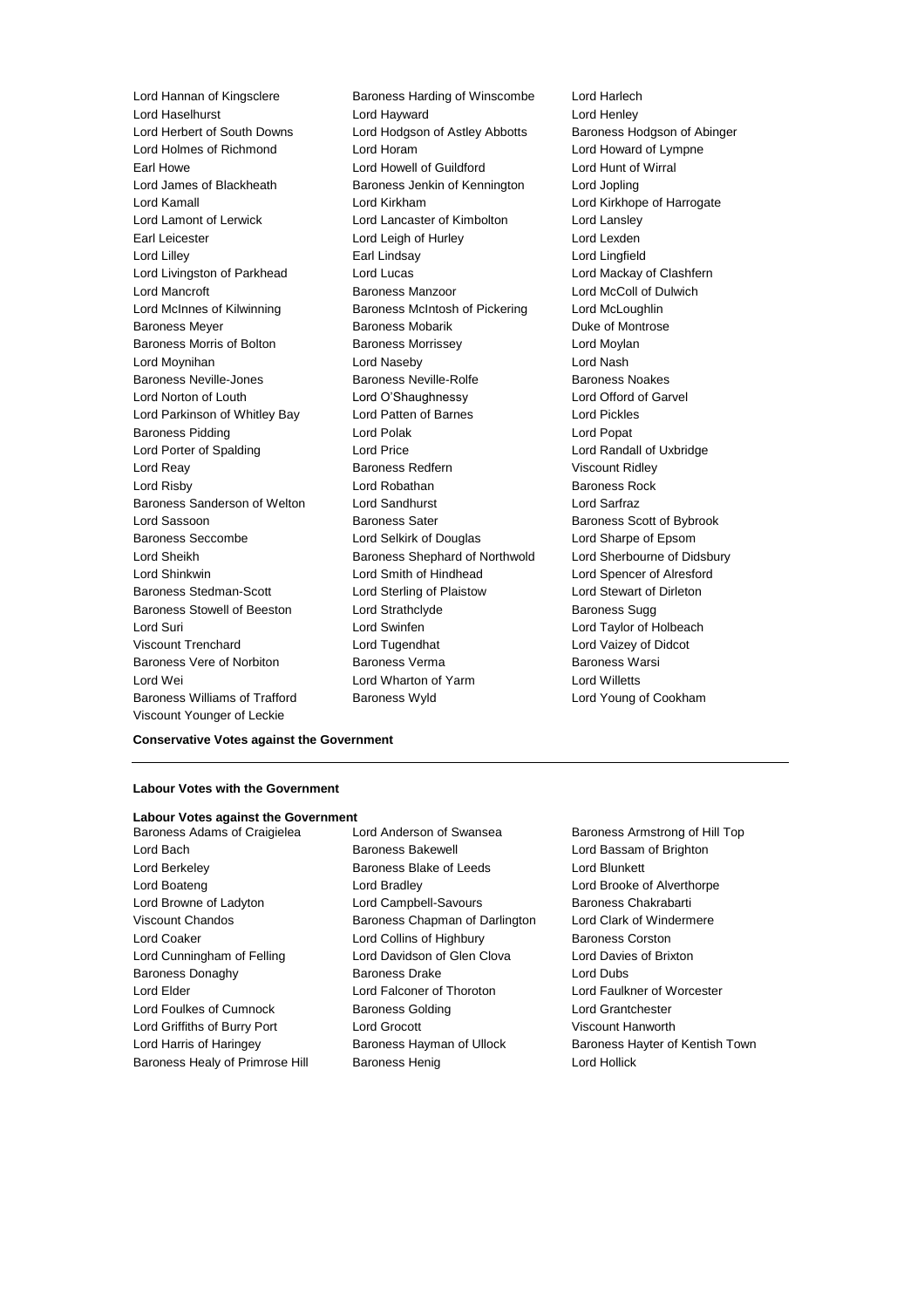| Lord Howarth of Newport          |  |  |  |
|----------------------------------|--|--|--|
| Lord Jordan                      |  |  |  |
| Lord Knight of Weymouth          |  |  |  |
| Lord Liddle                      |  |  |  |
| <b>Baroness Mallalieu</b>        |  |  |  |
| Lord McConnell of Glenscorrodale |  |  |  |
| Lord McNicol of West Kilbride    |  |  |  |
| Lord Morgan                      |  |  |  |
| Lord Parekh                      |  |  |  |
| Lord Ponsonby of Shulbrede       |  |  |  |
| Baroness Ramsay of Cartvale      |  |  |  |
| Lord Rooker                      |  |  |  |
| Lord Sikka                       |  |  |  |
| Viscount Stansgate               |  |  |  |
| <b>Lord Tomlinson</b>            |  |  |  |
| Lord Turnberg                    |  |  |  |
| <b>Lord Watts</b>                |  |  |  |
| Lord Whitty                      |  |  |  |
| Lord Young of Norwood Green      |  |  |  |

Lord Jones **Example 20** Extends Baroness Jones of Whitchurch Lord Kennedy of Southwark Lord Khan of Burnley Baroness Lawrence of Clarendon Lord Lennie Lord Lipsey **Baroness Lister of Burtersett** Lord Maxton **Lord McAvoy** Baroness McIntosh of Hudnall Lord McKenzie of Luton Baroness Merron Lord Monks Lord Morris of Aberavon Baroness Morris of Yardley Lord Pendry **Baroness Pitkeathley** Baroness Primarolo **Baroness Quin** Lord Reid of Cardowan Baroness Ritchie of Downpatrick Lord Sawyer **Baroness** Sherlock Baroness Smith of Basildon Lord Snape Baroness Taylor of Bolton Baroness Thornton Lord Touhig Lord Tunnicliffe Baroness Warwick of Undercliffe Lord Watson of Invergowrie Baroness Wheeler Baroness Whitaker Baroness Wilcox of Newport Lord Wood of Anfield Baroness Young of Old Scone

## **Liberal Democrat Votes with the Government**

## **Liberal Democrat Votes against the Government** Lord Addington **Baroness Bakewell of Hardington**

Baroness Walmsley

Mandeville Lord Beith **Communist Communist Communist Communist Communist Communist Communist Communist Communist Communist Communist Communist Communist Communist Communist Communist Communist Communist Communist Communist Communist** Baroness Burt of Solihull **Lord Campbell of Pittenweem** Lord Chidgey **Lord Clement-Jones** Baroness Doocey Lord Foster of Bath **Lord Fox** Lord Fox Baroness Garden of Frognal Lord German **Lord Goddard of Stockport** Baroness Grender Baroness Hamwee Baroness Harris of Richmond Baroness Humphreys Lord Hussain Baroness Hussein-Ece Baroness Janke Baroness Jolly **Lord Jones of Cheltenham** Baroness Kramer Lord Lee of Trafford Lord McNally Lord Newby Baroness Northover Lord Paddick Lord Palmer of Childs Hill Baroness Parminter Baroness Pinnock Lord Purvis of Tweed Baroness Randerson Lord Redesdale Lord Rennard Lord Roberts of Llandudno **Baroness Scott of Needham Market** Lord Sharkey Baroness Sheehan **Lord Shipley Baroness Smith of Newnham** Lord Stoneham of Droxford Lord Storey Lord Strasburger Lord Stunell Baroness Suttie Lord Teverson Baroness Thomas of Winchester Lord Thomas of Gresford Baroness Thornhill Lord Tope **Baroness Tyler of Enfield** Lord Wallace of Saltaire

Baroness Barker

## **Crossbench Votes with the Government**

| Lord Boyce  | Viscount Colville of Culross |
|-------------|------------------------------|
| Lord Fowler | Earl Sandwich                |

## **Crossbench Votes against the Government**

Lord Aberdare Lord Alton of Liverpool Lord Bichard Lord Chartres Earl Clancarty Viscount Craigavon Lord Curry of Kirkharle **Lord Dannatt Lord Dannatt** Baroness D'Souza Baroness Finlay of Llandaff **Baroness Grey-Thompson** Lord Hannay of Chiswick

Lord Craig of Radley

Viscount Brookeborough Baroness Brown of Cambridge Lord Brown of Eaton-under-Heywood Baroness Bull Baroness Butler-Sloss Baroness Campbell of Surbiton